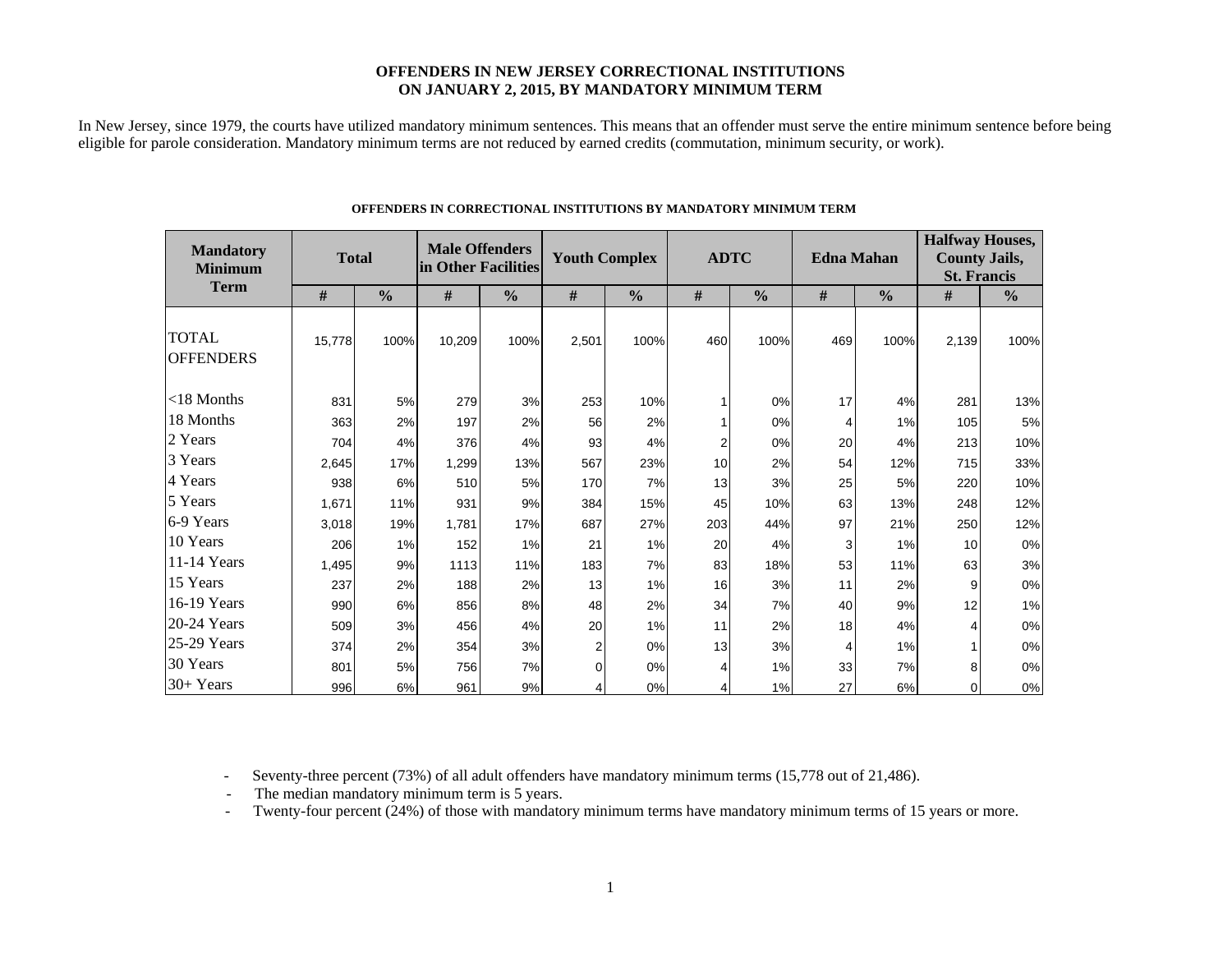| ັ້<br>               |               |                       |                     |                         |                              |            |            |                |                |                           |                    |                         |                    |                    |                    |                |  |  |  |
|----------------------|---------------|-----------------------|---------------------|-------------------------|------------------------------|------------|------------|----------------|----------------|---------------------------|--------------------|-------------------------|--------------------|--------------------|--------------------|----------------|--|--|--|
| <b>Institution</b>   | <b>Total</b>  | < 18<br><b>Months</b> | 18<br><b>Months</b> | $\overline{2}$<br>Years | $\mathbf{3}$<br><b>Years</b> | 4<br>Years | 5<br>Years | $6-9$<br>Years | 10<br>Years    | $11 - 14$<br><b>Years</b> | 15<br><b>Years</b> | $16-19$<br><b>Years</b> | $20 - 24$<br>Years | $25 - 29$<br>Years | 30<br><b>Years</b> | $30+$<br>Years |  |  |  |
|                      |               |                       |                     |                         |                              |            |            |                |                |                           |                    |                         |                    |                    |                    |                |  |  |  |
| <b>Bayside</b>       | 768           | 28                    | 24                  | 34                      | 143                          | 65         | 124        | 150            | 11             | 77                        | 14                 | 47                      | 19                 | 9                  | 19                 | 4              |  |  |  |
| <b>Main</b>          | 100%          | 4%                    | 3%                  | 4%                      | 19%                          | 8%         | 16%        | 20%            | 1%             | 10%                       | 2%                 | 6%                      | 2%                 | 1%                 | 2%                 | 1%             |  |  |  |
| <b>Bayside</b>       | 395           | 26                    | 17                  | 25                      | 82                           | 17         | 44         | 83             | 6              | 52                        | 7                  | 22                      | 8                  |                    | 5                  | $\overline{0}$ |  |  |  |
| Farm                 | 100%          | 7%                    | 4%                  | 6%                      | 21%                          | 4%         | 11%        | 21%            | 2%             | 13%                       | 2%                 | 6%                      | 2%                 | 0%                 | 1%                 | $0\%$          |  |  |  |
| <b>Bayside</b>       | 201           | 13                    | 8                   | 21                      | 57                           | 13         | 25         | 31             | 3              | 17                        | $\overline{c}$     | 8                       |                    | 0                  |                    | 0l             |  |  |  |
| Ancora               | 100%          | 6%                    | 4%                  | 10%                     | 28%                          | 6%         | 12%        | 15%            | 1%             | 8%                        | 1%                 | 4%                      | 1%                 | 0%                 | 0%                 | $0\%$          |  |  |  |
| <b>Bayside Total</b> | 1,364<br>100% | 67<br>5%              | 49<br>4%            | 80<br>6%                | 282<br>21%                   | 95<br>7%   | 193<br>14% | 264<br>19%     | 20<br>1%       | 146<br>11%                | 23<br>2%           | 77<br>6%                | 29<br>2%           | 10<br>1%           | 25<br>2%           | 4<br>0%        |  |  |  |
| <b>CRAF</b>          | 77            | 16                    | 13                  | 19                      | 23                           |            | 2          | 3              | $\overline{0}$ | 0                         | $\mathbf 0$        | $\overline{0}$          | $\Omega$           | $\Omega$           | $\Omega$           | $\overline{0}$ |  |  |  |
| <b>Jones Farm</b>    | 100%          | 21%                   | 17%                 | 25%                     | 30%                          | 1%         | 3%         | 4%             | 0%             | 0%                        | 0%                 | 0%                      | 0%                 | 0%                 | 0%                 | 0%             |  |  |  |
| <b>CRAF</b>          | 193           | 24                    | 11                  | 20                      | 50                           | 16         | 39         | 25             | 0              | 6                         | 0                  | 0l                      | 2                  | 0                  | $\Omega$           | $\overline{0}$ |  |  |  |
| <b>Reception</b>     | 100%          | 12%                   | 6%                  | 10%                     | 26%                          | 8%         | 20%        | 13%            | 0%             | 3%                        | 0%                 | 0%                      | 1%                 | 0%                 | 0%                 | 0%             |  |  |  |
| <b>CRAF Total</b>    | 270           | 40                    | 24                  | 39                      | 73                           | 17         | 41         | 28             | $\overline{0}$ | 6                         | $\mathbf 0$        | $\overline{0}$          | $\overline{2}$     | $\mathbf 0$        | $\Omega$           | $\overline{0}$ |  |  |  |
|                      | 100%          | 15%                   | 9%                  | 14%                     | 27%                          | 6%         | 15%        | 10%            | 0%             | 2%                        | 0%                 | 0%                      | 1%                 | 0%                 | 0%                 | $0\%$          |  |  |  |
| <b>East Jersey</b>   | 1,139         | 0                     | $\mathbf 0$         | $\overline{2}$          | 19                           |            | 22         | 122            | 19             | 176                       | 33                 | 221                     | 119                | 90                 | 215                | 94             |  |  |  |
|                      | 100%          | 0%                    | 0%                  | 0%                      | 2%                           | 1%         | 2%         | 11%            | 2%             | 15%                       | 3%                 | 19%                     | 10%                | 8%                 | 19%                | 8%             |  |  |  |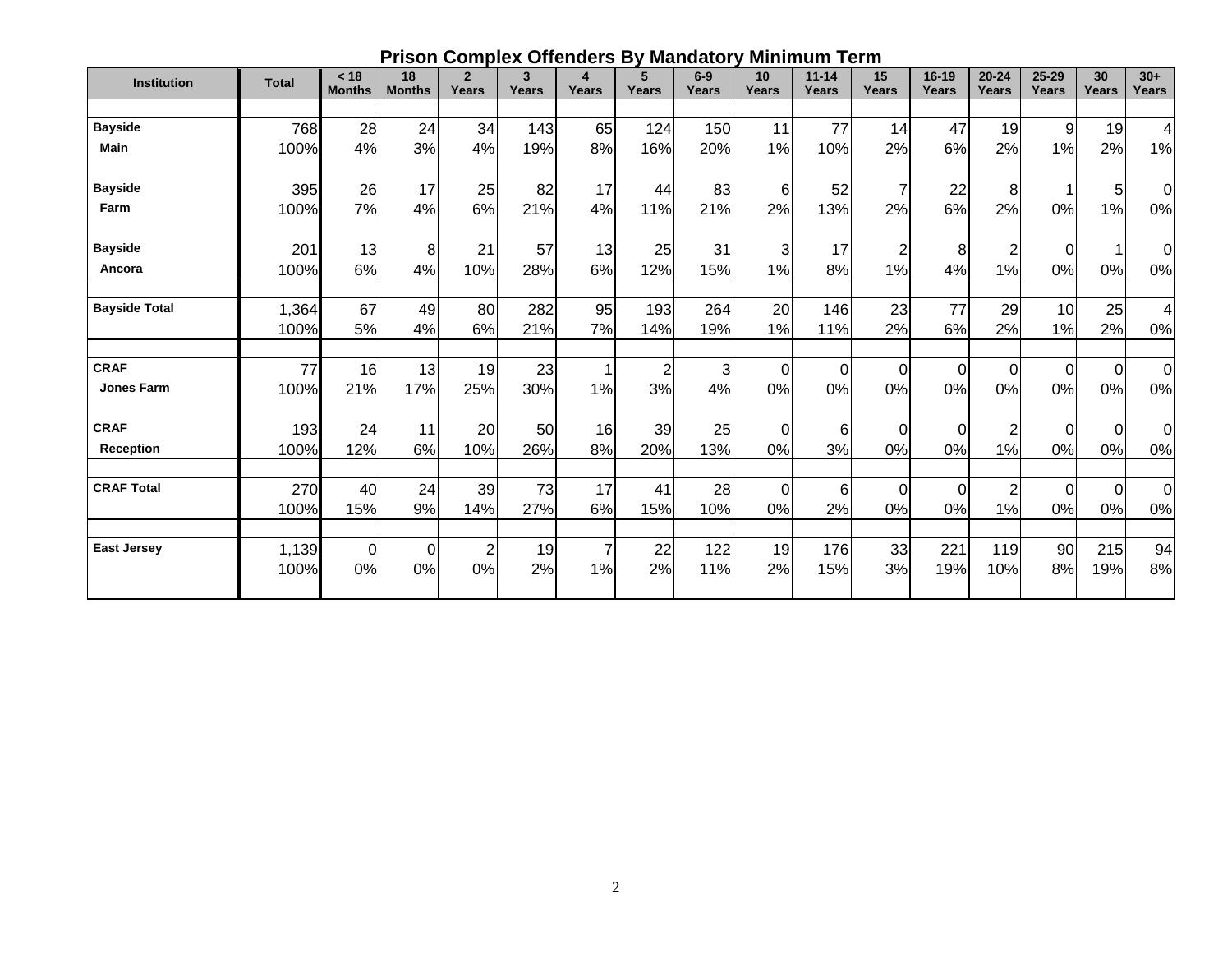# **Prison Complex Offenders By Mandatory Minimum Term**

| <b>Institution</b>       | <b>Total</b> | < 18<br><b>Months</b> | 18<br><b>Months</b> | $\overline{2}$<br>Years | $\mathbf{3}$<br>Years | 4<br>Years | 5<br>Years | $6-9$<br>Years | 10<br>Years | $11 - 14$<br>Years | 15<br>Years | 16-19<br>Years | $20 - 24$<br>Years | $25 - 29$<br>Years | 30<br>Years | $30+$<br><b>Years</b> |
|--------------------------|--------------|-----------------------|---------------------|-------------------------|-----------------------|------------|------------|----------------|-------------|--------------------|-------------|----------------|--------------------|--------------------|-------------|-----------------------|
|                          |              |                       |                     |                         |                       |            |            |                |             |                    |             |                |                    |                    |             |                       |
| <b>NJ State Prison</b>   | 1,522        | 10                    |                     | 11                      | 40                    | 12         | 32         | 65             | 9           | 58                 | 22          | 73             | 66                 | 123                | 240         | 757                   |
|                          | 100%         | 1%                    | 0%                  | 1%                      | 3%                    | 1%         | 2%         | 4%             | 1%          | 4%                 | 1%          | 5%             | 4%                 | 8%                 | 16%         | 50%                   |
|                          |              |                       |                     |                         |                       |            |            |                |             |                    |             |                |                    |                    |             |                       |
| Northern                 | 1,639        | 16                    | 20                  | 55                      | 182                   | 79         | 132        | 346            | 31          | 257                | 34          | 170            | 84                 | 56                 | 134         | 43                    |
| <b>Main</b>              | 100%         | 1%                    | 1%                  | 3%                      | 11%                   | 5%         | 8%         | 21%            | 2%          | 16%                | 2%          | 10%            | 5%                 | 3%                 | 8%          | 3%                    |
|                          |              |                       |                     |                         |                       |            |            |                |             |                    |             |                |                    |                    |             |                       |
| <b>Northern</b>          | 352          | 16                    | 11                  | 18                      | 64                    | 20         | 39         | 70             | 9           | 45                 | 8           | 22             | 8                  | 8 <sup>1</sup>     | 5           | 9                     |
| <b>Ad Seg Male</b>       | 100%         | 5%                    | 3%                  | 5%                      | 18%                   | 6%         | 11%        | 20%            | 3%          | 13%                | 2%          | 6%             | 2%                 | 2%                 | 1%          | 3%                    |
|                          |              |                       |                     |                         |                       |            |            |                |             |                    |             |                |                    |                    |             |                       |
| <b>Northern Total</b>    | 1,991        | 32                    | 31                  | 73                      | 246                   | 99         | 171        | 416            | 40          | 302                | 42          | 192            | 92                 | 64                 | 139         | 52                    |
|                          | 100%         | 2%                    | 2%                  | 4%                      | 12%                   | 5%         | 9%         | 21%            | 2%          | 15%                | 2%          | 10%            | 5%                 | 3%                 | 7%          | 3%                    |
|                          |              |                       |                     |                         |                       |            |            |                |             |                    |             |                |                    |                    |             |                       |
| <b>Southern</b>          | 1,310        | 84                    | 63                  | 104                     | 351                   | 147        | 202        | 233            | 11          | 60                 | 10          | 28             | 3                  | $\overline{3}$     | 11          | $\overline{0}$        |
|                          | 100%         | 6%                    | 5%                  | 8%                      | 27%                   | 11%        | 15%        | 18%            | 1%          | 5%                 | 1%          | 2%             | 0%                 | 0%                 | 1%          | 0%                    |
|                          |              |                       |                     |                         |                       |            |            |                |             |                    |             |                |                    |                    |             |                       |
| <b>South Woods</b>       | 2,613        | 46                    | 26                  | 67                      | 288                   | 133        | 270        | 653            | 53          | 365                | 58          | 265            | 145                | 64                 | 126         | 54                    |
|                          | 100%         | 2%                    | 1%                  | 3%                      | 11%                   | 5%         | 10%        | 25%            | 2%          | 14%                | 2%          | 10%            | 6%                 | 2%                 | 5%          | 2%                    |
|                          |              |                       |                     |                         |                       |            |            |                |             |                    |             |                |                    |                    |             |                       |
| <b>Subtotal</b>          |              |                       |                     |                         |                       |            |            |                |             |                    |             |                |                    |                    |             |                       |
| <b>Male Offenders in</b> | 10,209       | 279                   | 197                 | 376                     | 1,299                 | 510        | 931        | 1,781          | 152         | 1,113              | 188         | 856            | 456                | 354                | 756         | 961                   |
| <b>Other Facilities</b>  | 100%         | 3%                    | 2%                  | 4%                      | 13%                   | <b>5%</b>  | 9%         | 17%            | 1%          | 11%                | 2%          | 8%             | 4%                 | 3%                 | 7%          | 9%                    |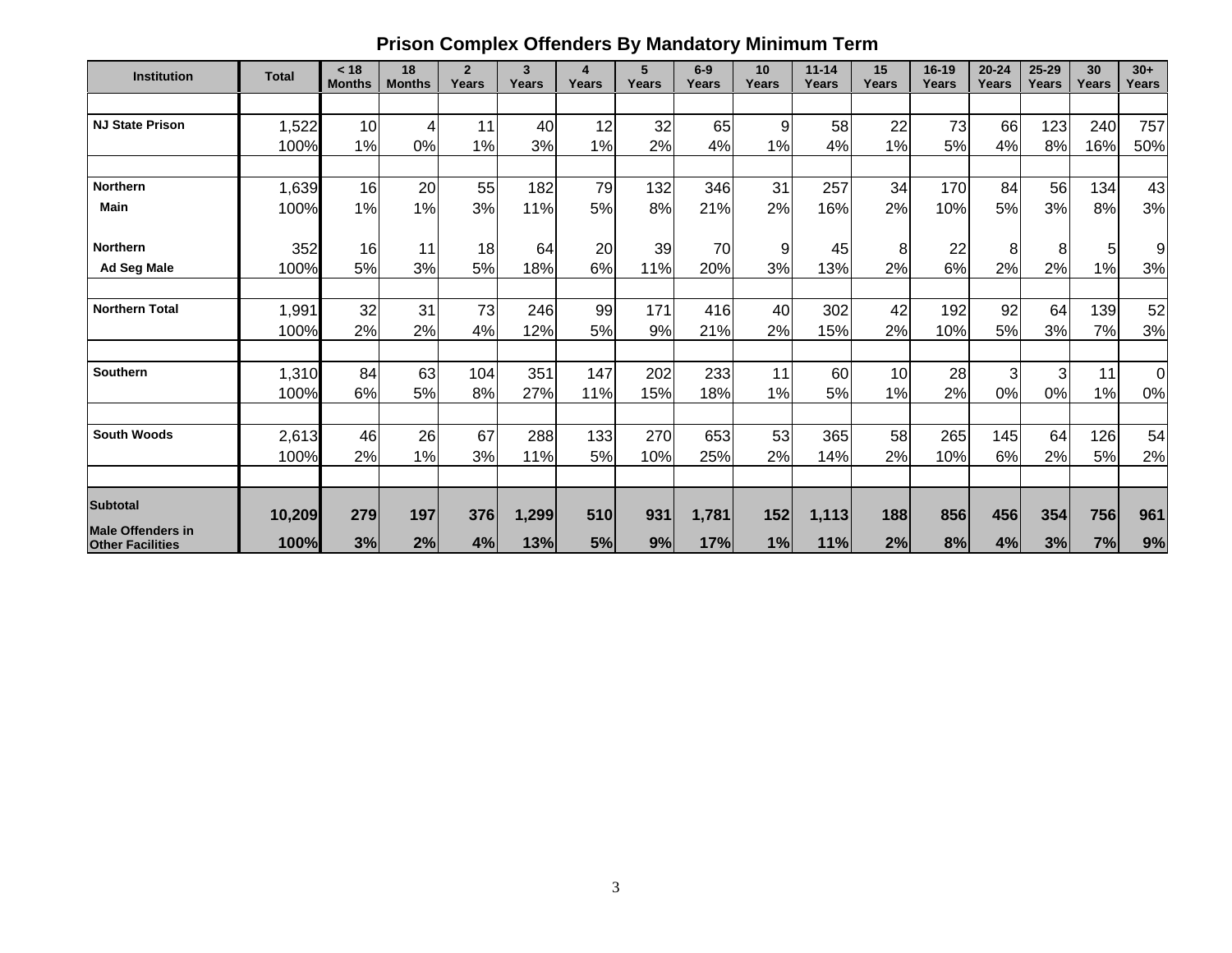| <b>Institution</b>    | <b>Total</b> | < 18<br>Months | 18<br><b>Months</b> | $\overline{2}$<br>Years | 3<br>Years | 4<br>Years      | Years | $6-9$<br>Years | 10<br>Years | $11 - 14$<br>Years | 15<br>Years     | 16-19<br>Years | $20 - 24$<br>Years | $25 - 29$<br>Years | 30<br>Years     | $30+$<br>Years  |
|-----------------------|--------------|----------------|---------------------|-------------------------|------------|-----------------|-------|----------------|-------------|--------------------|-----------------|----------------|--------------------|--------------------|-----------------|-----------------|
|                       |              |                |                     |                         |            |                 |       |                |             |                    |                 |                |                    |                    |                 |                 |
| <b>ADTC</b>           | 460          |                |                     | ົ                       | 10         | 13 <sub>1</sub> | 45    | 203            | 20          | 83                 | 16              | 34             | 11                 | 13                 |                 |                 |
|                       | 100%         | 0%             | 0%                  | 0%                      | 2%         | 3%              | 10%   | 44%            | 4%          | 18%                | 3%              | 7%             | 2%                 | 3%                 | 1%              | 1%              |
|                       |              |                |                     |                         |            |                 |       |                |             |                    |                 |                |                    |                    |                 |                 |
| <b>Subtotal</b>       | 10,669       | 280            | 198                 | 378                     | 1,309      | 523             | 976   | 1,984          | 172         | 1,196              | 204             | 890            | 467                | 367                | 760             | 965             |
|                       | 100%         | 3%             | 2%                  | 4%                      | 12%        | 5%              | 9%    | 19%            | 2%          | 11%                | 2%              | 8%             | 4%                 | 3%                 | 7%              | 9%              |
|                       |              |                |                     |                         |            |                 |       |                |             |                    |                 |                |                    |                    |                 |                 |
| <b>Mahan - Female</b> | 469          | 17             |                     | 20                      | 54         | 25              | 63    | 97             | 3           | 53                 | 11 <sub>1</sub> | 40             | 18                 | 4                  | 33 <sub>l</sub> | 27 <sup>1</sup> |
| <b>Prison</b>         | 100%         | 4%             | $1\%$               | 4%                      | 12%        | 5%              | 13%   | 21%            | $1\%$       | 11%                | 2%              | 9%             | 4%                 | $1\%$              | 7%              | 6%              |
|                       |              |                |                     |                         |            |                 |       |                |             |                    |                 |                |                    |                    |                 |                 |
| <b>Total Prison</b>   | 11,138       | 297            | 202                 | 398                     | 1,363      | 548             | 1,039 | 2,081          | 175         | 1,249              | 215             | 930            | 485                | 371                | 793             | 992             |
| <b>Complex</b>        | 100%         | 3%             | 2%                  | 4%                      | 12%        | 5%              | 9%    | 19%            | 2%          | 11%                | 2%              | 8%             | 4%                 | 3%                 | 7%              | 9%              |

## **Prison Complex Offenders By Mandatory Minimum Term**

#### **ADTC MALE OFFENDERS IN OTHER FACILITIES**

#### **FEMALE OFFENDERS**





The median mandatory minimum term at ADTC is 8 years 4 months.

Eighty-one percent (81%) of the ADTC population have mandatory minimum sentences (460 of 567).

Forty percent (40%) have mandatory minimum terms of 10 years or longer. Of the 13,852 Male Offenders in Other Facilities, 73.7% (10,209) have mandatory minimum terms.

The median mandatory minimum term for Male Offenders in Other Facilities is 7.5 years (ADTC excluded).

Ninety percent (90%) of New Jersey State Prison inmates have mandatory minimum terms and 84% percent of those have minimum terms of 15 years or more.



The median mandatory minimum term at Edna Mahan is 6 years.

At Edna Mahan, 60.5% of the females housed have minimum terms (469 of 774).

Thirty-nine percent (39%) of the females with mandatory minimum terms have terms of 5 years or less.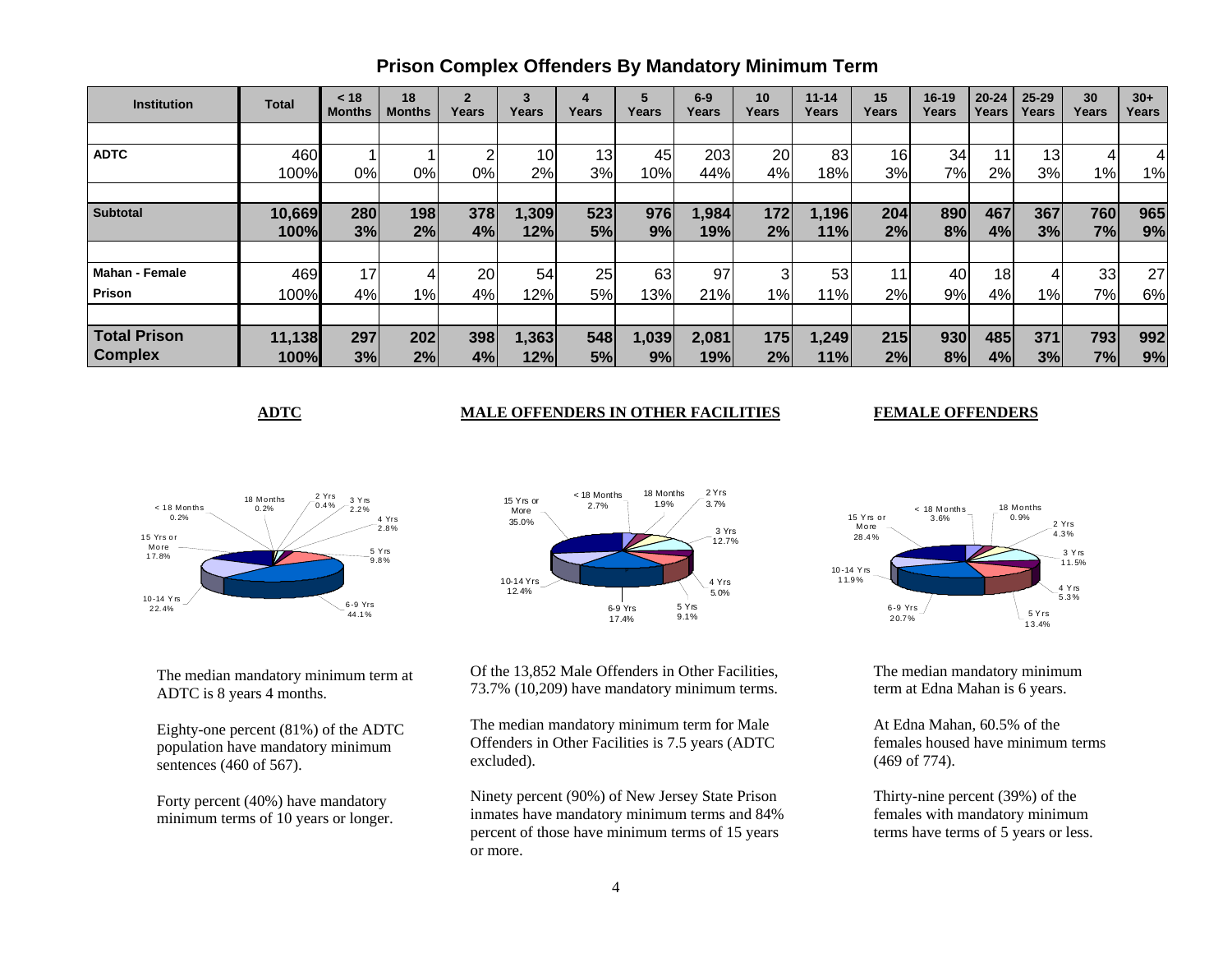# **Youth Complex Offenders By Mandatory Minimum Term**

| <b>Institution</b>         | <b>Total</b> | < 18<br><b>Months</b> | 18<br><b>Months</b> | $\overline{2}$<br>Years | 3<br>Years | 4<br>Years     | 5<br>Years | $6-9$<br>Years | 10 <sup>1</sup><br>Years | $11 - 14$<br>Years | 15<br>Years    | $16 - 19$<br>Years | $20 - 24$<br>Years | 25-29<br>Years | 30<br>Years    | $30+$<br><b>Years</b> |
|----------------------------|--------------|-----------------------|---------------------|-------------------------|------------|----------------|------------|----------------|--------------------------|--------------------|----------------|--------------------|--------------------|----------------|----------------|-----------------------|
|                            |              |                       |                     |                         |            |                |            |                |                          |                    |                |                    |                    |                |                |                       |
| <b>Garden State</b>        | 1,288        | 99                    | 19                  | 37                      | 264        | 79             | 197        | 396            | 15                       | 111                | 11             | 40                 | 17                 |                | $\Omega$       | $\overline{2}$        |
|                            | 100%         | 8%                    | 1%                  | 3%                      | 20%        | 6%             | 15%        | 31%            | 1%                       | 9%                 | 1%             | 3%                 | 1%                 | 0%             | 0%             | 0%                    |
|                            |              |                       |                     |                         |            |                |            |                |                          |                    |                |                    |                    |                |                |                       |
| <b>Mountainview</b>        | 613          | 96                    | 14                  | 33                      | 177        | 47             | 104        | 137            | 1                        | 4                  | 0              | $\mathbf 0$        | 0                  | $\overline{0}$ | $\overline{0}$ | $\overline{0}$        |
|                            | 100%         | 16%                   | 2%                  | 5%                      | 29%        | 8%             | 17%        | 22%            | 0%                       | 1%                 | 0%             | 0%                 | 0%                 | 0%             | 0%             | 0%                    |
| Wagner                     | 319          | 23                    |                     | 9                       | 63         | 31             | 46         | 84             | 3                        | 42                 | 2              | 6                  | $\overline{2}$     | 1              | $\overline{0}$ | $\Omega$              |
| <b>Main</b>                | 100%         | 7%                    | 2%                  | 3%                      | 20%        | 10%            | 14%        | 26%            | 1%                       | 13%                | 1%             | 2%                 | 1%                 | 0%             | 0%             | 0%                    |
| Wagner                     | 202          | 19                    | 3                   | 9                       | 46         | 11             | 33         | 58             | 1                        | 17                 | 0              | $\overline{c}$     | 1                  | $\overline{0}$ | $\overline{0}$ | $\overline{2}$        |
| Ad Seg                     | 100%         | 9%                    | 1%                  | 4%                      | 23%        | 5%             | 16%        | 29%            | 0%                       | 8%                 | 0%             | 1%                 | 0%                 | 0%             | 0%             | 1%                    |
| Wagner                     | 79           | 16                    | 13                  | 5 <sub>l</sub>          | 17         | $\overline{c}$ | 4          | 12             |                          | 9                  | 0              | $\mathbf 0$        | 0                  | $\Omega$       | $\overline{0}$ | 0                     |
| <b>Minimum Units</b>       | 100%         | 20%                   | 16%                 | 6%                      | 22%        | 3%             | 5%         | 15%            | 1%                       | 11%                | 0%             | 0%                 | 0%                 | 0%             | 0%             | 0%                    |
|                            |              |                       |                     |                         |            | 44             | 83         |                |                          |                    |                |                    |                    |                |                |                       |
| Wagner<br><b>Total</b>     | 600          | 58                    | 23                  | 23                      | 126        |                |            | 154            | 5                        | 68                 | $\overline{2}$ | 8                  | 3                  |                | $\Omega$       | $\overline{2}$        |
|                            | 100%         | 10%                   | 4%                  | 4%                      | 21%        | 7%             | 14%        | 26%            | 1%                       | 11%                | 0%             | 1%                 | 1%                 | 0%             | 0%             | 0%                    |
| <b>Total Youth Complex</b> | 2,501        | 253                   | 56                  | 93                      | 567        | 170            | 384        | 687            | 21                       | 183                | 13             | 48                 | 20                 | 2 <sub>l</sub> | $\bf{0}$       |                       |
|                            | 100%         | 10%                   | 2%                  | 4%                      | 23%        | 7%             | 15%        | 27%            | 1%                       | 7%                 | 1%             | 2%                 | 1%                 | 0%             | 0%             | 0%                    |